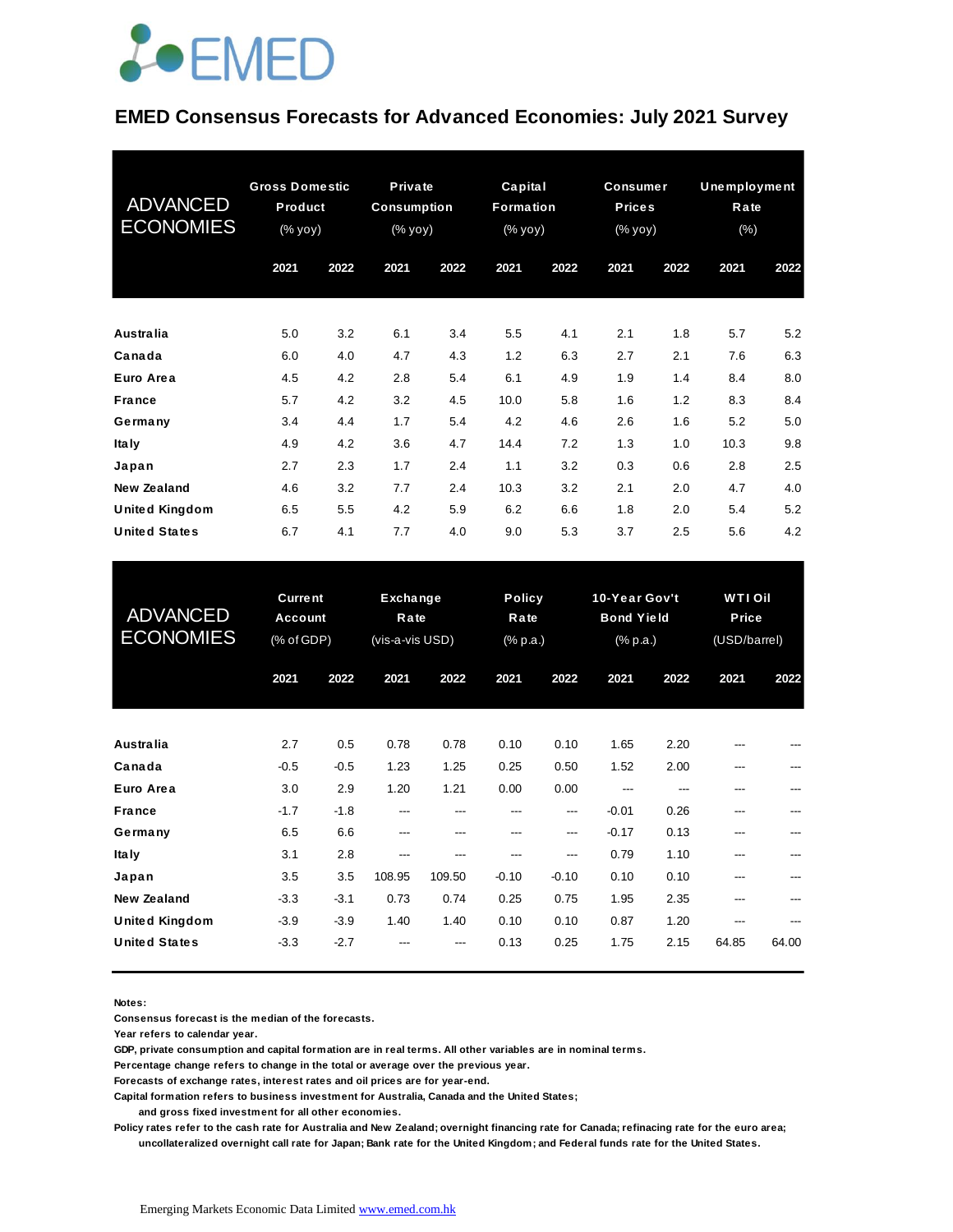

#### **EMED Consensus Forecasts for Emerging Markets: July 2021 Survey**

|                       | <b>Gross Domestic</b> |      | Private            |      | <b>Fixed</b> |      | Consumer      |      | <b>Unemployment</b> |      |
|-----------------------|-----------------------|------|--------------------|------|--------------|------|---------------|------|---------------------|------|
| <b>EMERGING</b>       | Product               |      | <b>Consumption</b> |      | Investment   |      | <b>Prices</b> |      | Rate                |      |
| <b>MARKETS</b>        | (% yoy)               |      | (% yoy)            |      | (% yoy)      |      | (% yoy)       |      | $(\% )$             |      |
|                       | 2021                  | 2022 | 2021               | 2022 | 2021         | 2022 | 2021          | 2022 | 2021                | 2022 |
|                       |                       |      |                    |      |              |      |               |      |                     |      |
|                       |                       |      |                    |      |              |      |               |      |                     |      |
| Argentina             | 6.1                   | 2.6  | 4.2                | 4.1  | 14.0         | 2.3  | 47.0          | 39.2 | 11.3                | 11.6 |
| Brazil                | 4.5                   | 2.5  | 3.4                | 1.7  | 15.0         | 1.2  | 6.3           | 4.0  | 13.5                | 12.3 |
| Chile                 | 7.4                   | 3.5  | 9.8                | 3.4  | 10.8         | 4.8  | 3.4           | 3.1  | 9.9                 | 8.6  |
| China                 | 8.7                   | 5.5  | 11.5               | 7.0  | 7.6          | 4.2  | 1.5           | 2.4  | 4.1                 | 4.0  |
| Colombia              | 6.1                   | 3.5  | 7.3                | 3.2  | 11.0         | 5.7  | 2.8           | 3.3  | 13.6                | 12.5 |
| <b>Czech Republic</b> | 3.5                   | 4.7  | 2.8                | 6.5  | 1.6          | 8.1  | 2.5           | 2.3  | 3.2                 | 2.6  |
| <b>Hong Kong</b>      | 5.4                   | 2.9  | 4.6                | 4.1  | 9.6          | 3.9  | 1.6           | 2.0  | 5.7                 | 4.3  |
| Hungary               | 6.8                   | 5.0  | 2.7                | 5.7  | 3.0          | 8.3  | 4.0           | 3.3  | 4.5                 | 4.0  |
| India*                | 9.5                   | 6.7  | 10.9               | 9.2  | 16.0         | 6.2  | 5.0           | 4.8  | 7.3                 | 6.5  |
| Indonesia             | 4.4                   | 5.3  | 3.9                | 5.9  | 4.8          | 5.5  | 2.2           | 2.9  | 6.1                 | 5.6  |
| Malaysia              | 5.7                   | 5.6  | 7.2                | 4.7  | 7.7          | 7.3  | 2.8           | 2.1  | 4.2                 | 3.8  |
| <b>Mexico</b>         | 5.3                   | 2.7  | 5.7                | 3.7  | 5.4          | 3.2  | 4.5           | 3.4  | 4.4                 | 4.3  |
| <b>Philippines</b>    | 6.0                   | 7.0  | 4.5                | 6.2  | 9.9          | 11.0 | 4.2           | 3.0  | 7.9                 | 6.8  |
| Poland                | 4.6                   | 5.1  | 3.7                | 6.3  | 9.3          | 7.9  | 3.8           | 3.0  | 4.0                 | 3.6  |
| Russia                | 3.2                   | 2.7  | 5.0                | 2.8  | 3.8          | 4.6  | 5.2           | 4.0  | 5.5                 | 4.8  |
| Singapore             | 6.0                   | 3.6  | 7.1                | 5.5  | 9.0          | 6.5  | 1.4           | 1.2  | 2.7                 | 2.4  |
| South Korea           | 3.8                   | 3.0  | 2.4                | 4.0  | 5.6          | 2.5  | 1.8           | 1.5  | 3.8                 | 3.8  |
| Taiwan                | 5.1                   | 3.0  | 3.2                | 2.6  | 6.7          | 2.5  | 1.6           | 1.4  | 3.7                 | 3.6  |
| <b>Thailand</b>       | 2.8                   | 4.3  | 1.7                | 2.5  | 4.0          | 4.0  | 1.1           | 1.3  | 1.7                 | 1.5  |
| Turkey                | 5.4                   | 3.6  | 4.9                | 2.4  | 7.9          | 3.6  | 16.3          | 11.8 | 13.0                | 12.5 |

|                       | Money                  |                                                                    | <b>Merchandise</b>       |                          | <b>Merchandise</b>       |                        | Current    |                | Exchange        |        |  |
|-----------------------|------------------------|--------------------------------------------------------------------|--------------------------|--------------------------|--------------------------|------------------------|------------|----------------|-----------------|--------|--|
| <b>EMERGING</b>       | Supply M2              |                                                                    | <b>Exports</b>           |                          | <b>Imports</b>           |                        |            | <b>Account</b> |                 | Rate   |  |
| <b>MARKETS</b>        |                        | $(% \mathsf{Y}^{\prime }\mathsf{Y}^{\prime }\mathsf{Y}^{\prime })$ |                          | (% yoy)                  | (% yoy)                  |                        | (% of GDP) |                | (vis-a-vis USD) |        |  |
|                       | 2021                   | 2022                                                               | 2021                     | 2022                     | 2021                     | 2022                   | 2021       | 2022           | 2021            | 2022   |  |
|                       |                        |                                                                    |                          |                          |                          |                        |            |                |                 |        |  |
|                       |                        |                                                                    |                          |                          |                          |                        |            |                |                 |        |  |
| Argentina             | 44.5                   | 45.1                                                               | 2.9                      | 16.1                     | 9.2                      | 12.2                   | 0.6        | 0.5            | 120.21          | 154.54 |  |
| <b>Brazil</b>         | 9.1                    | 6.2                                                                | 5.9                      | 4.0                      | 12.7                     | 4.6                    | $-0.1$     | $-1.0$         | 5.30            | 5.23   |  |
| Chile                 | 7.0                    | 9.0                                                                | 8.0                      | 5.0                      | 20.0                     | 8.0                    | $-1.3$     | $-0.9$         | 730             | 718    |  |
| China                 | 9.0                    | 8.5                                                                | 15.5                     | 3.7                      | 14.7                     | 4.5                    | 1.7        | 1.3            | 6.46            | 6.49   |  |
| Colombia              | 5.9                    | 8.5                                                                | 23.2                     | 4.9                      | 19.5                     | 3.7                    | $-3.4$     | $-3.0$         | 3600            | 3610   |  |
| <b>Czech Republic</b> | $---$                  | $\hspace{0.05cm} \ldots$                                           | 18.3                     | 12.5                     | 20.4                     | 12.8                   | 0.6        | 1.2            | 21.3            | 20.9   |  |
| <b>Hong Kong</b>      | 6.2                    | 5.4                                                                | 18.3                     | 13.1                     | 16.3                     | 13.7                   | 6.6        | 6.2            | 7.77            | 7.77   |  |
| Hungary               | $---$                  | $\cdots$                                                           | $\cdots$                 | $\cdots$                 | $\cdots$                 | $\cdots$               | $-0.3$     | 0.2            | 295             | 287    |  |
| India*                | ---                    | $\cdots$                                                           | 8.7                      | 6.8                      | 19.6                     | 6.8                    | $-1.0$     | $-1.5$         | 74              | 75     |  |
| Indonesia             | ---                    | $\cdots$                                                           | 7.6                      | 5.6                      | 13.1                     | 13.0                   | $-1.1$     | $-1.7$         | 14400           | 14618  |  |
| Malaysia              | ---                    | ---                                                                | $\qquad \qquad \cdots$   | $\qquad \qquad \cdots$   | ---                      | $\qquad \qquad \cdots$ | 3.8        | 2.0            | 4.18            | 4.13   |  |
| <b>Mexico</b>         | 16.8                   | 11.3                                                               | 12.0                     | 5.4                      | 16.2                     | 7.5                    | 1.6        | 0.7            | 20.5            | 20.9   |  |
| <b>Philippines</b>    | $\qquad \qquad \cdots$ | $\cdots$                                                           | 11.8                     | 10.2                     | 6.4                      | 22.7                   | 1.0        | $-1.1$         | 49.0            | 50.0   |  |
| <b>Poland</b>         | ---                    | $\qquad \qquad \cdots$                                             | $\hspace{0.05cm} \ldots$ | $\hspace{0.05cm} \ldots$ | $\hspace{0.05cm} \ldots$ | $\qquad \qquad \cdots$ | 2.6        | 3.3            | 3.68            | 3.72   |  |
| Russia                | 10.0                   | 9.0                                                                | 9.3                      | 2.4                      | 6.0                      | 6.5                    | 3.9        | 3.9            | 73.0            | 73.4   |  |
| Singapore             | $---$                  | $\cdots$                                                           | $---$                    | $\hspace{0.05cm} \ldots$ | $---$                    | $\overline{a}$         | 16.7       | 16.4           | 1.34            | 1.35   |  |
| South Korea           | 10.0                   | 9.6                                                                | 10.7                     | 4.5                      | 9.9                      | 6.9                    | 4.3        | 4.1            | 1107            | 1095   |  |
| Taiwan                | 5.7                    | 4.7                                                                | 10.2                     | 3.5                      | 12.4                     | 3.3                    | 14.5       | 13.0           | 28.2            | 27.7   |  |
| <b>Thailand</b>       | 6.2                    | 4.8                                                                | 10.1                     | 5.1                      | 14.3                     | 7.3                    | 1.1        | 3.3            | 31.0            | 30.7   |  |
| Turkey                | 18.0                   | 18.0                                                               | 8.3                      | 8.5                      | 1.4                      | 2.7                    | $-2.9$     | $-2.0$         | 8.17            | 8.23   |  |
|                       |                        |                                                                    |                          |                          |                          |                        |            |                |                 |        |  |

**Notes:** 

**Consensus forecast is the median of the forecasts.**

**Year refers to calendar year except for India for which fiscal year (April to March) is used.**

**GDP, private consumption and fixed investment are in real terms. All other variables are in nominal terms.**

**Percentage change refers to change in the total or average over the previous year, except for money supply growth which is** 

 **based on year-end figures.**

**Forecasts of exchange rates and interest rates are for year-end.**

**\*Forecasts for India are FY21/22 and FY22/23**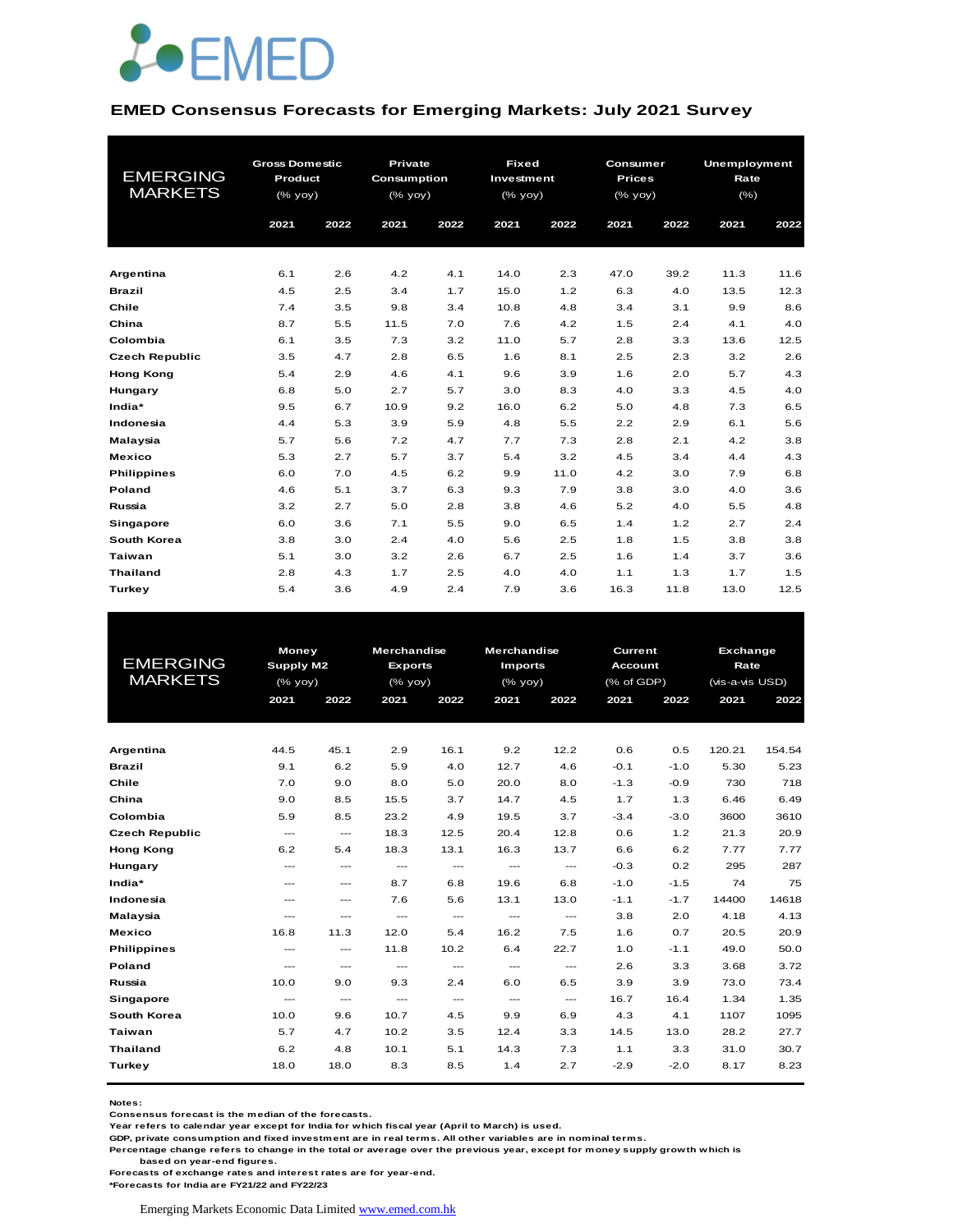

#### **EMED Consensus Forecasts for the United States: July 2021 Survey**

| <b>UNITED STATES</b>                | <b>Gross Domestic</b><br>Product<br>(% yoy) |      | <b>Consumer</b><br><b>Prices</b><br>(% yoy) |      | <b>UNITED STATES</b>           | <b>Gross Domestic</b><br>Product<br>(% yoy) |      | <b>Consumer</b><br><b>Prices</b><br>(% yoy) |      |
|-------------------------------------|---------------------------------------------|------|---------------------------------------------|------|--------------------------------|---------------------------------------------|------|---------------------------------------------|------|
|                                     | 2021                                        | 2022 | 2021                                        | 2022 |                                | 2021                                        | 2022 | 2021                                        | 2022 |
| <b>ABN AMRO</b>                     | 6.2                                         | 4.1  | 3.7                                         | 2.4  | <b>National Bank of Canada</b> | 6.9                                         | 4.3  | 4.1                                         | 2.9  |
| <b>Action Economics</b>             | 6.3                                         | 4.5  | 3.3                                         | 2.7  | <b>NIESR</b>                   | 6.5                                         | 3.5  | 2.2                                         | 2.1  |
| <b>Bank Julius Baer</b>             | 7.0                                         | 3.5  | 3.6                                         | 2.4  | <b>Northern Trust</b>          | 7.5                                         | 3.1  | 4.3                                         | 2.1  |
| <b>BayernLB</b>                     | 6.5                                         | 4.5  | 4.4                                         | 3.4  | <b>PNC</b>                     | 6.4                                         | 4.3  | 3.6                                         | 2.7  |
| <b>Berenberg Capital Markets</b>    | 7.1                                         | 4.6  | 3.7                                         | 3.3  | Prometeia                      | 6.7                                         | 4.3  | 3.9                                         | 3.0  |
| <b>BMO Capital Markets</b>          | 6.8                                         | 4.3  | 4.5                                         | 4.0  | Royal Bank of Canada           | 6.5                                         | 3.5  | 3.7                                         | 2.4  |
| <b>Capital Economics</b>            | 6.0                                         | 3.5  | 4.0                                         | 2.3  | <b>RWI</b>                     | 6.9                                         | 3.5  | 2.6                                         | 2.2  |
| <b>CIBC World Markets</b>           | 6.6                                         | 4.4  | 3.2                                         | 2.7  | <b>Schroders</b>               | 6.7                                         | 4.3  | 3.3                                         | 2.3  |
| <b>Comerica Bank</b>                | 6.1                                         | 4.4  | 4.6                                         | 4.4  | <b>Scotia Capital</b>          | 6.8                                         | 4.1  | 3.9                                         | 2.2  |
| Commerzbank                         | 6.8                                         | 4.3  | 4.0                                         | 2.3  | <b>Societe Generale</b>        | 5.4                                         | 3.2  | 2.3                                         | 1.9  |
| <b>Credit Suisse</b>                | 6.7                                         | 4.9  | 3.2                                         | 2.9  | <b>Standard &amp; Poor's</b>   | 6.7                                         | 3.7  | 2.8                                         | 2.4  |
| Danske Bank                         | 7.5                                         | 5.3  | 3.9                                         | 2.7  | <b>TD Economics</b>            | 6.9                                         | 4.3  | 3.7                                         | 2.6  |
| Deka Bank                           | 6.2                                         | 3.8  | 3.7                                         | 1.7  | University of Michigan - RSQE  | 6.2                                         | 4.1  | 3.8                                         | 2.9  |
| Desjardins                          | 6.7                                         | 4.1  | 4.2                                         | 2.6  | <b>UOB</b>                     | 6.8                                         | 2.8  | 3.5                                         | 2.0  |
| <b>DZ Bank</b>                      | 6.7                                         | 4.4  | 4.1                                         | 2.6  | <b>Wells Fargo</b>             | 7.0                                         | 5.7  | 4.1                                         | 3.2  |
| <b>Erste Group Bank AG</b>          | 6.1                                         | 3.3  | 3.3                                         | 2.1  |                                |                                             |      |                                             |      |
| <b>Fannie Mae</b>                   | 6.1                                         | 4.3  | 2.2                                         | 2.5  |                                |                                             |      |                                             |      |
| <b>First Trust Advisors</b>         | 6.2                                         | 3.6  | 3.7                                         | 3.5  |                                |                                             |      |                                             |      |
| <b>IFO Munich Institute</b>         | 6.5                                         | 3.8  | 2.9                                         | 2.2  | <b>CONSENSUS</b>               |                                             |      |                                             |      |
| Intesa Sanpaolo                     | 7.5                                         | 4.3  | 3.7                                         | 2.2  | Median                         | 6.7                                         | 4.1  | 3.7                                         | 2.5  |
| <b>Kiel Institute</b>               | 3.7                                         | 3.5  | 2.2                                         | 2.1  | Mean                           | 6.5                                         | 4.0  | 3.6                                         | 2.6  |
| <b>Moody's Analytics</b>            | 6.9                                         | 5.0  | 3.4                                         | 2.6  | High                           | 7.5                                         | 5.7  | 4.6                                         | 4.4  |
| <b>Mortgage Bankers Association</b> | 7.3                                         | 2.8  | 4.4                                         | 2.4  | Low                            | 3.7                                         | 2.8  | 2.2                                         | 1.7  |
| <b>NAR</b>                          | 4.5                                         | 3.2  | 2.7                                         | 3.2  | <b>Standard Deviation</b>      | 0.7                                         | 0.7  | 0.7                                         | 0.6  |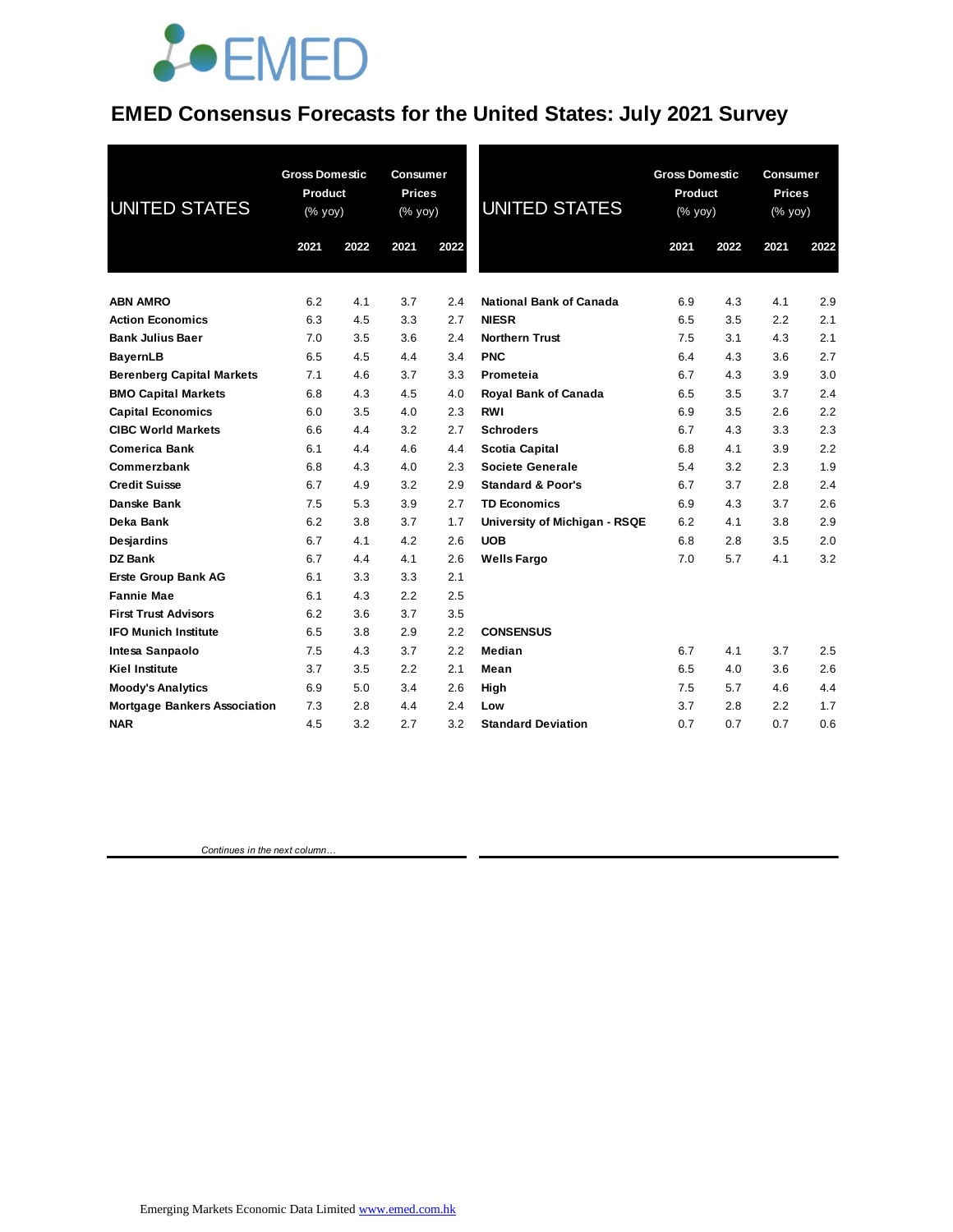

### **EMED Consensus Forecasts for the Euro Area: July 2021 Survey**

| <b>EURO AREA</b>                 | <b>Gross Domestic</b><br>Product<br>$(%$ yoy) |      | <b>Consumer</b><br><b>Prices</b><br>(% yoy) |      | <b>EURO AREA</b>             | <b>Gross Domestic</b><br><b>Product</b><br>$(%$ yoy) |      | <b>Consumer</b><br><b>Prices</b><br>(% yoy) |      |
|----------------------------------|-----------------------------------------------|------|---------------------------------------------|------|------------------------------|------------------------------------------------------|------|---------------------------------------------|------|
|                                  | 2021                                          | 2022 | 2021                                        | 2022 |                              | 2021                                                 | 2022 | 2021                                        | 2022 |
| <b>ABN AMRO</b>                  | 4.5                                           | 3.9  | 1.6                                         | 0.7  | Prometeia                    | 4.3                                                  | 4.4  | 1.8                                         | 1.5  |
| <b>Bank Julius Baer</b>          | 4.5                                           | 5.2  | 1.9                                         | 1.6  | Rabobank                     | 4.0                                                  | 3.6  | 1.9                                         | 1.3  |
| <b>BayernLB</b>                  | 4.2                                           | 4.2  | 2.2                                         | 1.7  | Royal Bank of Canada         | 4.5                                                  | 3.6  | 1.6                                         | 1.4  |
| <b>Berenberg Capital Markets</b> | 4.7                                           | 4.9  | 1.9                                         | 1.4  | <b>RWI</b>                   | 4.3                                                  | 4.2  | 1.7                                         | 1.4  |
| <b>BMO Capital Markets</b>       | 4.5                                           | 4.5  | 1.9                                         | 1.4  | <b>Schroders</b>             | 4.1                                                  | 4.9  | 1.9                                         | 1.3  |
| <b>Capital Economics</b>         | 5.0                                           | 4.5  | 2.0                                         | 1.0  | <b>Scotia Capital</b>        | 4.2                                                  | 3.9  | 1.6                                         | 1.3  |
| Commerzbank                      | 4.5                                           | 5.0  | 2.2                                         | 1.7  | <b>Societe Generale</b>      | 4.1                                                  | 3.6  | 1.7                                         | 1.1  |
| <b>Credit Suisse</b>             | 5.0                                           | 4.6  | 2.1                                         | 1.5  | <b>Standard &amp; Poor's</b> | 4.2                                                  | 4.4  | 1.6                                         | 1.2  |
| <b>Danske Bank</b>               | 4.7                                           | 4.1  | 1.9                                         | 1.5  | <b>TD Economics</b>          | 4.6                                                  | 4.2  | 1.6                                         | 1.3  |
| Deka Bank                        | 4.7                                           | 4.1  | 1.9                                         | 1.4  | <b>UOB</b>                   | 4.4                                                  | 4.7  | 1.7                                         | 1.3  |
| DZ Bank                          | 4.0                                           | 4.9  | 2.3                                         | 1.4  | <b>Wells Fargo</b>           | 4.7                                                  | 4.3  | 1.9                                         | 1.5  |
| <b>Erste Group Bank AG</b>       | 4.4                                           | 4.1  | 1.8                                         | 1.4  |                              |                                                      |      |                                             |      |
| <b>ETLA</b>                      | 4.7                                           | 3.5  | 1.8                                         | 1.5  |                              |                                                      |      |                                             |      |
| <b>IFO Munich Institute</b>      | 4.6                                           | 4.3  | 1.9                                         | 1.4  |                              |                                                      |      |                                             |      |
| <b>Intesa Sanpaolo</b>           | 4.5                                           | 4.6  | 1.9                                         | 1.5  | <b>CONSENSUS</b>             |                                                      |      |                                             |      |
| <b>Kiel Institute</b>            | 5.3                                           | 4.4  | 2.0                                         | 1.6  | Median                       | 4.5                                                  | 4.3  | 1.9                                         | 1.4  |
| <b>Mizuho Securities</b>         | 4.3                                           | 4.7  | 2.1                                         | 1.4  | Mean                         | 4.5                                                  | 4.2  | 1.9                                         | 1.4  |
| <b>Moody's Analytics</b>         | 3.9                                           | 3.9  | 1.7                                         | 1.2  | High                         | 5.3                                                  | 5.2  | 2.7                                         | 1.7  |
| <b>NIESR</b>                     | 4.2                                           | 3.4  | 1.9                                         | 1.4  | Low                          | 3.9                                                  | 3.0  | 1.6                                         | 0.7  |
| <b>Northern Trust</b>            | 4.9                                           | 3.0  | 2.7                                         | 1.2  | <b>Standard Deviation</b>    | 0.3                                                  | 0.5  | 0.2                                         | 0.2  |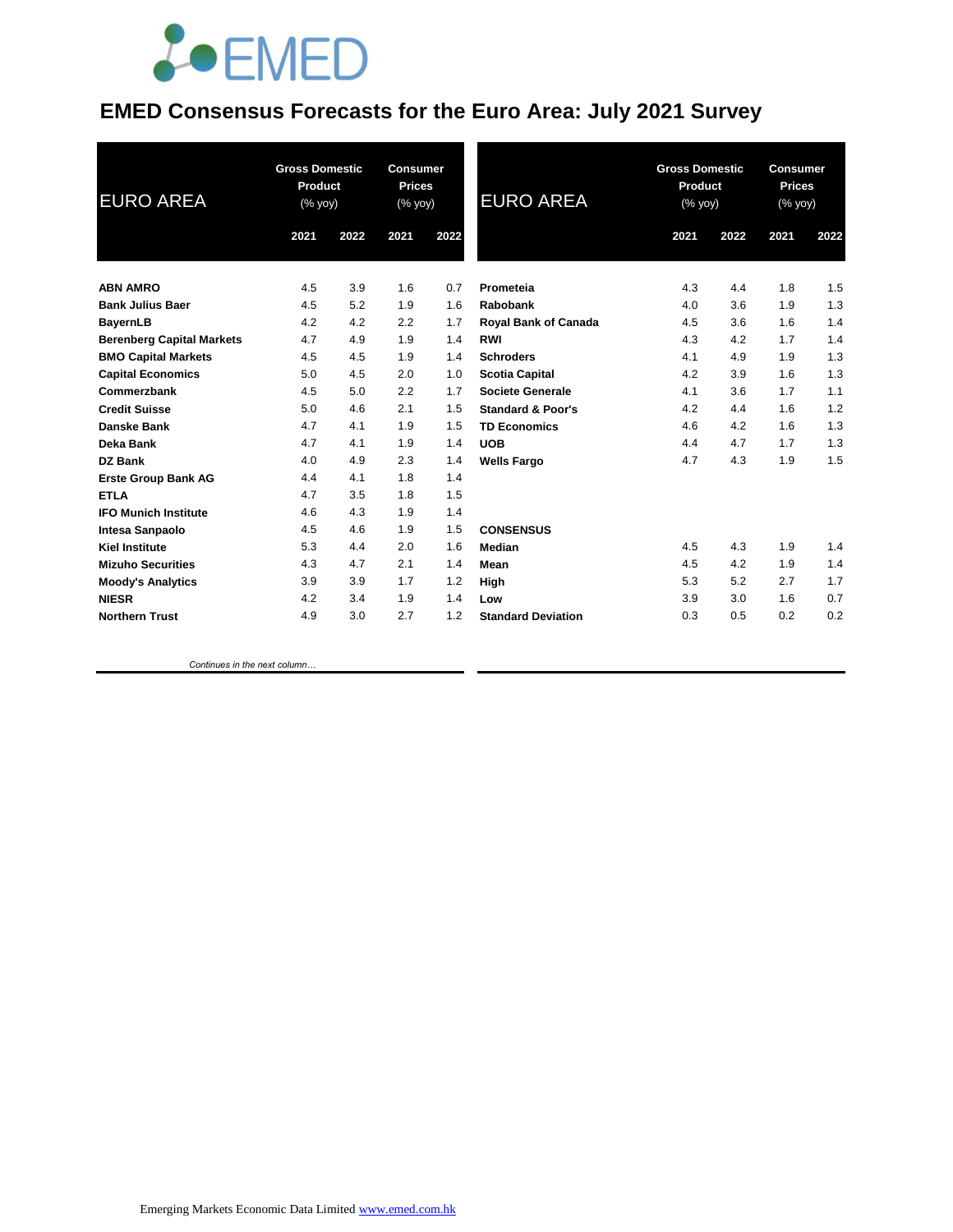# **JOEMED**

### **EMED Consensus Forecasts for Japan: July 2021 Survey**

| <b>JAPAN</b>                     | <b>Gross Domestic</b><br>Product<br>(% yoy) |      | <b>Consumer</b><br><b>Prices</b><br>(% yoy) |      | <b>JAPAN</b>                 | <b>Gross Domestic</b><br>Product<br>(% yoy) |      | <b>Consumer</b><br><b>Prices</b><br>(% yoy) |      |
|----------------------------------|---------------------------------------------|------|---------------------------------------------|------|------------------------------|---------------------------------------------|------|---------------------------------------------|------|
|                                  | 2021                                        | 2022 | 2021                                        | 2022 |                              | 2021                                        | 2022 | 2021                                        | 2022 |
| <b>ABN AMRO</b>                  | 2.7                                         | 2.4  | 0.5                                         | 0.6  | Prometeia                    | 3.7                                         | 2.0  | 0.7                                         | 0.9  |
| <b>Bank Julius Baer</b>          | 2.4                                         | 2.5  | $-0.1$                                      | 0.2  | <b>RWI</b>                   | 3.4                                         | 2.0  | 0.3                                         | 0.7  |
| <b>BayernLB</b>                  | 2.3                                         | 1.7  | 0.3                                         | 0.7  | <b>Schroders</b>             | 1.1                                         | 2.3  | 0.4                                         | 0.7  |
| <b>Berenberg Capital Markets</b> | 3.3                                         | 2.2  | 0.0                                         | 0.6  | <b>Scotia Capital</b>        | 2.7                                         | 1.7  | 0.8                                         | 1.0  |
| <b>BMO Capital Markets</b>       | 2.5                                         | 3.0  | 0.0                                         | 0.6  | Societe Generale             | 3.5                                         | 2.8  | 0.2                                         | 1.2  |
| <b>Capital Economics</b>         | 2.7                                         | 3.1  | 0.2                                         | 0.8  | <b>Standard &amp; Poor's</b> | 2.7                                         | 2.0  | 0.3                                         | 0.5  |
| Commerzbank                      | 2.5                                         | 2.3  | 0.1                                         | 0.5  | <b>TD Economics</b>          | 2.8                                         | 1.9  | 0.1                                         | 0.4  |
| <b>Credit Suisse</b>             | 2.0                                         | 1.7  | 0.0                                         | 0.3  | <b>UOB</b>                   | 2.5                                         | 2.2  | 1.0                                         | 1.5  |
| Daiwa Institute of Research      | 3.1                                         | 3.3  | 0.7                                         | 2.2  | <b>Wells Fargo</b>           | 2.4                                         | 2.8  | 0.0                                         | 0.5  |
| Danske Bank                      | 3.1                                         | 2.0  | 0.3                                         | 0.6  |                              |                                             |      |                                             |      |
| <b>Deka Bank</b>                 | 3.0                                         | 2.6  | 0.4                                         | 1.2  |                              |                                             |      |                                             |      |
| DZ Bank                          | 2.4                                         | 2.4  | 0.1                                         | 0.3  |                              |                                             |      |                                             |      |
| <b>IFO Munich Institute</b>      | 3.1                                         | 2.0  | 0.1                                         | 0.5  | <b>CONSENSUS</b>             |                                             |      |                                             |      |
| <b>Intesa Sanpaolo</b>           | 2.5                                         | 3.0  | $-0.2$                                      | 0.2  | <b>Median</b>                | 2.7                                         | 2.2  | 0.3                                         | 0.6  |
| <b>Kiel Institute</b>            | 2.7                                         | 2.2  | 0.5                                         | 0.8  | Mean                         | 2.7                                         | 2.3  | 0.3                                         | 0.7  |
| <b>Moody's Analytics</b>         | 1.8                                         | 1.7  | 0.3                                         | 0.8  | High                         | 3.7                                         | 3.3  | 1.0                                         | 2.2  |
| <b>NIESR</b>                     | 3.3                                         | 1.5  | 0.6                                         | 0.5  | Low                          | 1.1                                         | 1.5  | $-0.2$                                      | 0.2  |
| <b>Northern Trust</b>            | 1.7                                         | 1.7  | 0.7                                         | 0.5  | <b>Standard Deviation</b>    | 0.6                                         | 0.5  | 0.3                                         | 0.4  |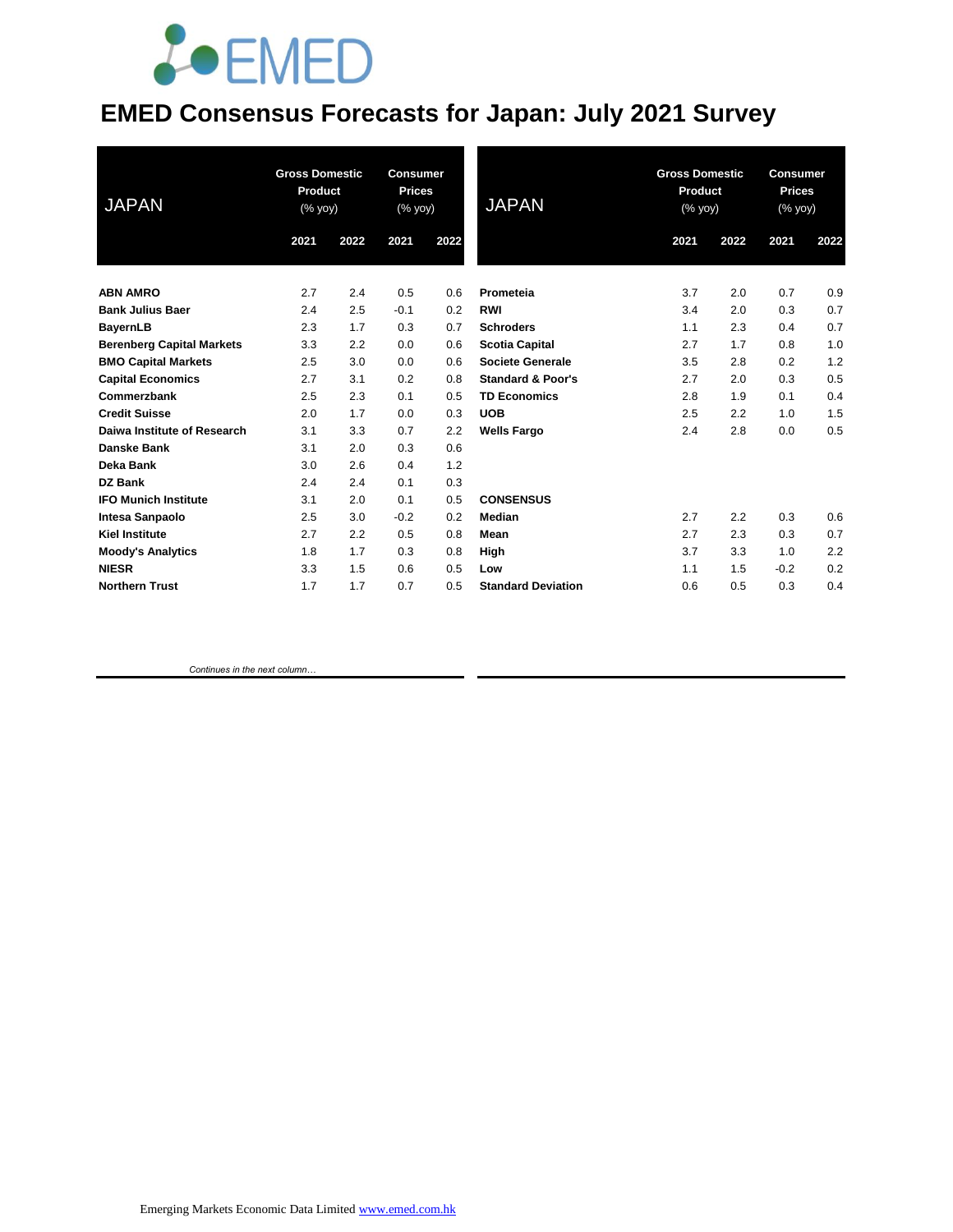# *<u>LOEMED</u>*

### **EMED Consensus Forecasts for China: July 2021 Survey**

| <b>CHINA</b>                     | <b>Gross Domestic</b><br>Product<br>(% yoy) |      | <b>Consumer</b><br><b>Prices</b><br>$(% \mathsf{Y}^{\prime }\mathsf{Y}^{\prime }\mathsf{Y})$ (% $\mathsf{Y}^{\prime }\mathsf{Y})$ |      | CHINA                        | <b>Gross Domestic</b><br>Product<br>(% yoy) |      | <b>Consumer</b><br><b>Prices</b><br>(% yoy) |      |
|----------------------------------|---------------------------------------------|------|-----------------------------------------------------------------------------------------------------------------------------------|------|------------------------------|---------------------------------------------|------|---------------------------------------------|------|
|                                  | 2021                                        | 2022 | 2021                                                                                                                              | 2022 |                              | 2021                                        | 2022 | 2021                                        | 2022 |
| <b>ABN AMRO</b>                  | 9.0                                         | 5.5  | 1.5                                                                                                                               | 2.5  | <b>NIESR</b>                 | 8.1                                         | 5.4  | 2.1                                         | 2.3  |
| <b>Bank Julius Baer</b>          | 8.8                                         | 5.4  | 1.7                                                                                                                               | 2.3  | <b>Northern Trust</b>        | 4.8                                         | 4.9  | 2.5                                         | 2.1  |
| <b>Bank of East Asia</b>         | 8.9                                         | 5.4  | 1.4                                                                                                                               | 2.2  | <b>RWI</b>                   | 9.5                                         | 5.5  | 1.3                                         | 2.1  |
| <b>BayernLB</b>                  | 7.8                                         | 5.5  | 2.0                                                                                                                               | 2.5  | <b>Schroders</b>             | 9.2                                         | 5.5  | 1.7                                         | 2.5  |
| <b>Berenberg Capital Markets</b> | 8.9                                         | 5.3  | 1.3                                                                                                                               | 2.2  | <b>Scotia Capital</b>        | 8.5                                         | 5.9  | 2.0                                         | 2.6  |
| <b>BMO Capital Markets</b>       | 8.5                                         | 6.0  | 1.5                                                                                                                               | 3.0  | Societe Generale             | 8.5                                         | 5.0  | 0.7                                         | 1.6  |
| <b>Capital Economics</b>         | 8.0                                         | 5.7  | 1.0                                                                                                                               | 1.5  | <b>Standard &amp; Poor's</b> | 8.0                                         | 5.1  | 1.8                                         | 2.1  |
| Commerzbank                      | 8.4                                         | 5.0  | 1.4                                                                                                                               | 2.3  | <b>UOB</b>                   | 9.1                                         | 5.7  | 1.9                                         | 2.5  |
| <b>Credit Suisse</b>             | 8.2                                         | 6.1  | 1.7                                                                                                                               | 2.7  | <b>Wells Fargo</b>           | 8.7                                         | 5.2  | 1.5                                         | 2.3  |
| Daiwa Institute of Research      | 9.2                                         | 5.5  | 2.3                                                                                                                               | 2.5  |                              |                                             |      |                                             |      |
| Danske Bank                      | 9.0                                         | 5.4  | 2.0                                                                                                                               | 2.5  |                              |                                             |      |                                             |      |
| Deka Bank                        | 9.0                                         | 5.2  | 1.3                                                                                                                               | 2.4  |                              |                                             |      |                                             |      |
| <b>DZ Bank</b>                   | 8.8                                         | 5.4  | 1.4                                                                                                                               | 2.4  | <b>CONSENSUS</b>             |                                             |      |                                             |      |
| <b>IFO Munich Institute</b>      | 9.0                                         | 6.0  | 1.5                                                                                                                               | 3.1  | Median                       | 8.7                                         | 5.5  | 1.5                                         | 2.4  |
| Intesa Sanpaolo                  | 8.6                                         | 5.4  | 1.4                                                                                                                               | 2.4  | Mean                         | 8.5                                         | 5.5  | 1.6                                         | 2.4  |
| JP Morgan                        | 9.1                                         | 5.6  | 1.2                                                                                                                               | 2.4  | High                         | 9.5                                         | 6.1  | 2.5                                         | 3.5  |
| <b>Kiel Institute</b>            | 8.7                                         | 5.7  | 1.3                                                                                                                               | 2.3  | Low                          | 4.8                                         | 4.9  | 0.7                                         | 1.5  |
| <b>Moody's Analytics</b>         | 8.0                                         | 5.6  | 1.4                                                                                                                               | 3.5  | <b>Standard Deviation</b>    | 0.9                                         | 0.3  | 0.4                                         | 0.4  |